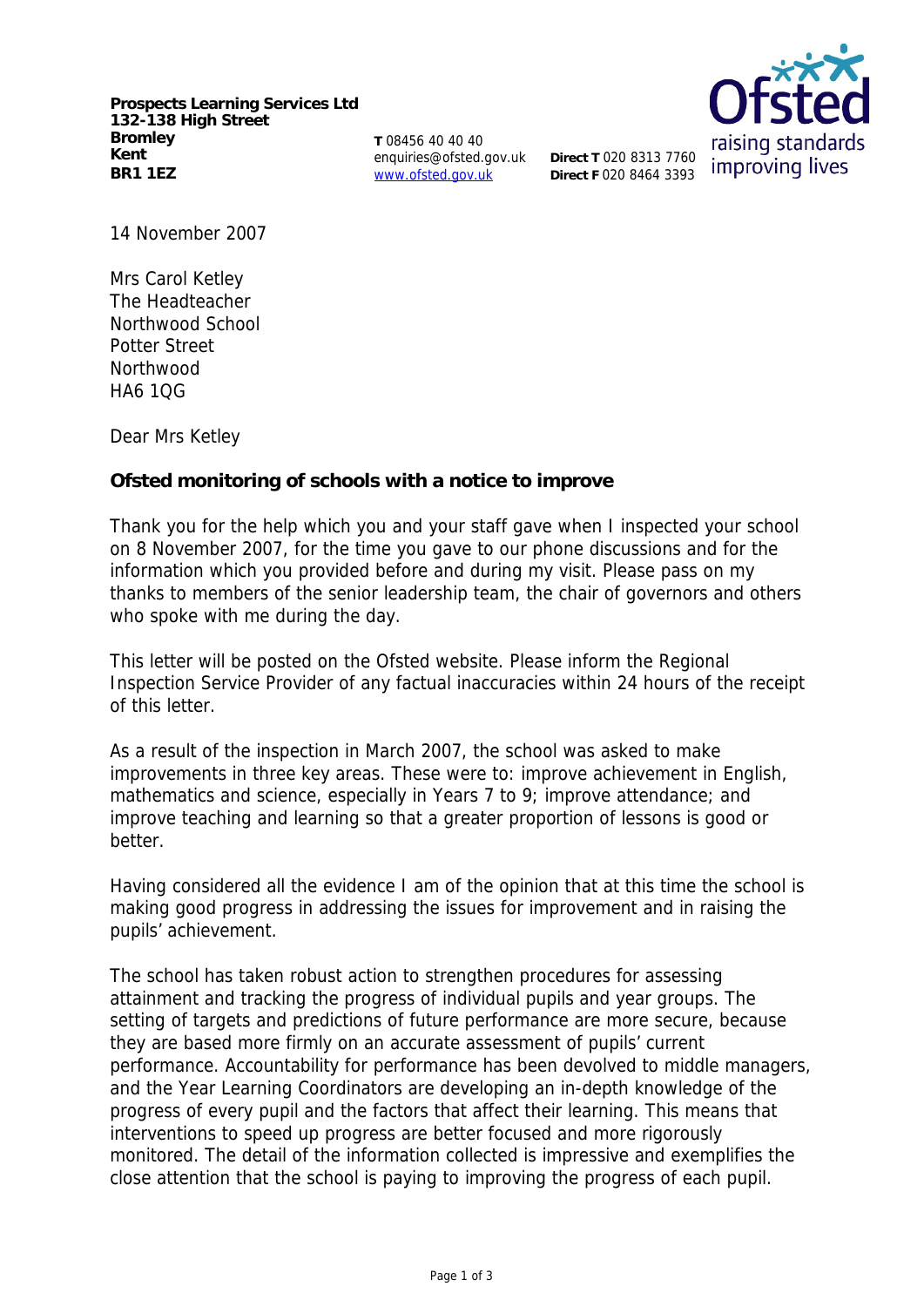

Since the school was last inspected, the results of national tests and examinations. taken in the summer term have become available. There were good improvements in English at Key Stage 3. The proportion of pupils reaching the level expected for their age was almost double that of the previous year, reversing the decline. Results in mathematics and science were also significantly higher than in 2006. The results were close to the national averages. The local authority's calculations show that the value added by the school was broadly average, confirming an upward trend over the past three years. GCSE results also improved, but were below the national average. Performance in some subjects was very good, in particular in art and design, theatre studies and business studies. However, the proportion of pupils gaining 5 good passes including English and mathematics fell far short of the school's target. The school is rightly focussing on bringing about rapid improvements in the core subjects of English, mathematics and science.

The school is not yet in a position to show that better use of the assessment information in lessons is leading to accelerated progress but, as noted above, the systems and structures are securely in place to make this happen. Teachers increasingly draw pupils' attention to National Curriculum levels or GCSE grades in lessons, to help them judge the level they are working at and to show them what they need to do to improve. Improved progress depends a good deal on better teaching and much work is being done in this regard. The recently appointed head of science pointed out that, in the past, too much attention was paid to what the pupils were going to do in lessons, rather than what they would learn. This is beginning to change and teachers' plans show that they give thought to what pupils should know by the end of a lesson. However, their skill in disentangling learning from activities is variable.

Much effort has gone into helping teachers who had been observed teaching inadequate lessons to improve their performance, to good effect. Some teachers have been helped to tackle areas of weakness so that their teaching is now satisfactory, others have left the school. The school judges that the proportion of good or better teaching is growing and the emphasis is shifting towards making satisfactory teaching good; as the staff development coordinator rightly said, 'satisfactory teaching is not enough'. There is a rigorous programme of monitoring, underpinned by support and training.

The school's strenuous efforts to improve attendance have met with a good degree of success. A full-time attendance liaison officer works with the assistant headteacher and they have set about strengthening the school's procedures with great determination. There are numerous rewards for good attendance and the school has not shied away from taking strong action against families of persistent poor attenders. The links between attendance, attainment and progress are regularly pointed out to parents. Better teaching means that fewer pupils choose to miss particular lessons during the day. Attendance figures for the summer term and for the first half of this term were significantly higher than corresponding periods last year.

The school has recently appointed an assistant head to lead on the school's specialisms of business and enterprise. He has a clear vision of how to build on the